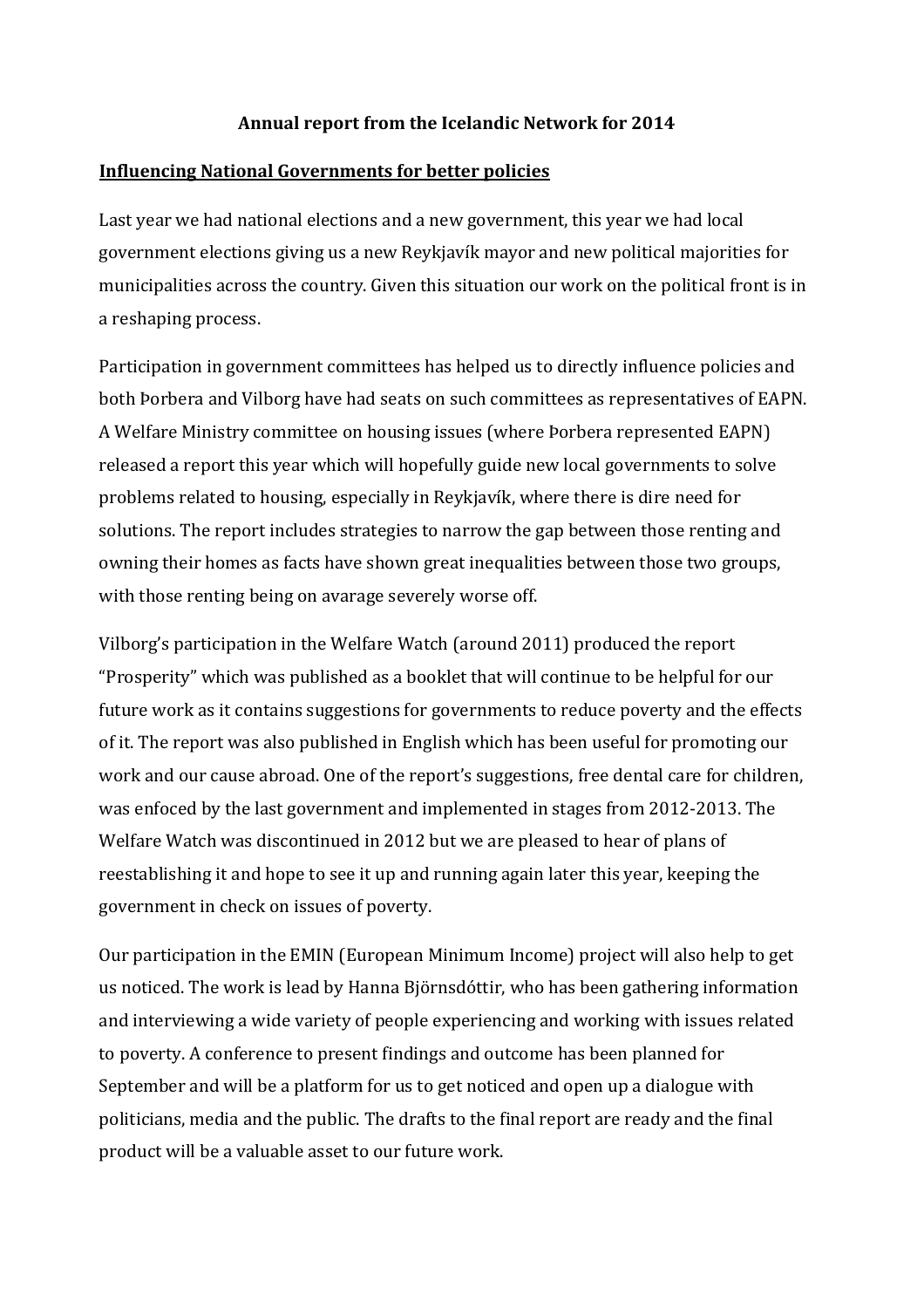As we now have members not only in Reykjavík but also in Reykjanesbær and Akureyri, we will be more able to influence the local governments in these areas as well and hopefully expand our reach for political co-operation and aknowledgement.

# **Participation of people experiencing poverty and social exclusion in internal and external workings of the national network.**

Our PEP work is still in early stages as we have had difficulties reaching people. Our participants for the annual meetings in Brussels up to this point have been hand picked by the organizations but we wish to gradually change that to a more democratic way of selecting participants.

We would also like to reach people from other parts of the country (other than Reykjavík) to gain a broader view of experiences faced by people living in different municipalities and how their local governments are dealing with their issues.

Last year's PEP annual conference in Brussels was a huge success for the Icelandic network. Along with Ásta Dís, our national coordinator, our delegation made up of 3 women from the town of Reykjanesbær (a town hit hard by the financial crisis as well as having the country's highest rate of unemployment at the time), had a great influence at the conference as their stories touched everyone present. The experience also had an impact in their lives and they have all since been involved with the network in different ways. One of the participants, Ester Ellen Nelson, who is a graphic designer, is now working on our website and the Icelandic publication of "Braking Barriers – Driving Change", which is now available online.

The PEP work is a great platform for ordinary people to get involved and is an important tool for the organization to get ordinary people to share their experiences and get their voices heard.

## **Development and growth of the network**

We are developing a website for the Icelandic network which is in final stages of development. This will be helpful for gathering and accessing information on our issues and helping members keep up with what we're doing as well as keeping educational and promotional material for those wanting to easily access information about us and our issues.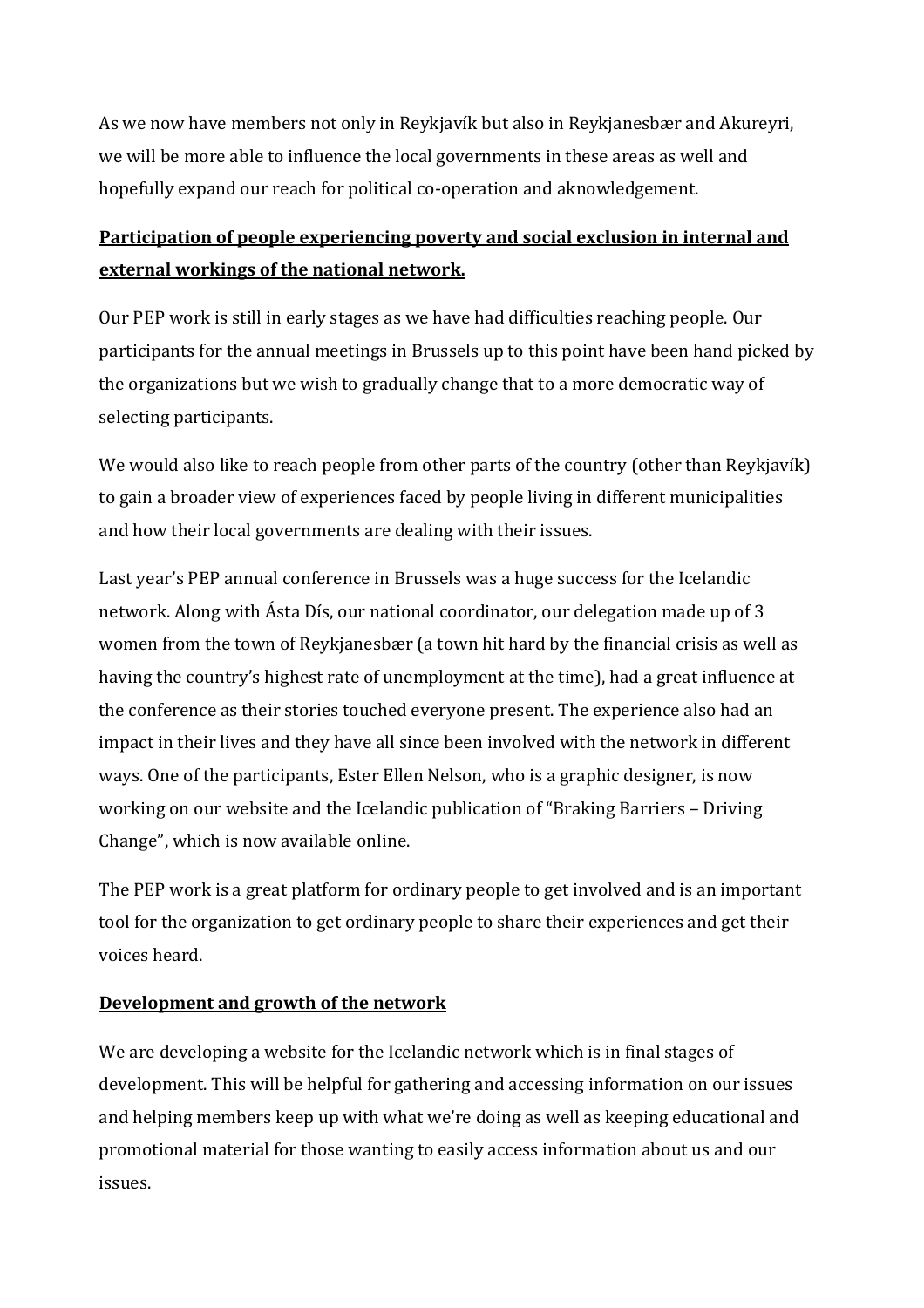There have been two main developments in the growth of the network this year. Firstly, a Northern Branch was established in Akureyri at the beginning of the year. Secondly, we were joined by The Organization of Women of Foreign Origin, who we believe will give a valuable voice to the cause. In addition, there has been a renewal of representatives from a few of our members, who we hope will be active on our board. Naturally, it can be challenging to find people who can give their time to do voluntary work and this has been one of our obstacles.

Having material in Icelandic is important both for promotional and educational purposes. We have now had the EAPN booklet "Breaking Barriers – Driving Change" translated into Icelandic which will be available on our website in pdf format.

The EMIN project will hopefully get the attention of possible new members and may as well reach the ears of possible PEP participants. The conference is set for September.

Our participation in EAPN conferences, workshops and meetings abroad is a great training ground for members to become active as it is a way for them to "experience directly" the work of EAPN. Attending the Learning Forum for the first time was a great experience and a learning curve for two board members (Laufey and Hjördís). Hosting the Exco meeting was also an exiting opportunity and an all around great experience for our network, especially as it was greatly successful and we have had great feedback on the event. Our participation in the MASS project has also been great as it has helped us reflect on our work so far in order to proceed with more knowledge and learn how to organize ourselves better in the process.

### **Governance and internal democracy**

Our annual general meeting took place on April 28th this year. We made no changes to our internal organization, statutes, board members arrangements or annual fees. The turnout was satisfactory and the atmosphere was promising so we hope for a more active board with new representatives from our members as well as new member organizations.

We will need to develop a system of communicating with our new branch in Akureyri. The new website will help with this as well as communication through Facebook. A full or a part time employee would be very helpful for this purpose as communication can often be confusing if no one person is responsible for "getting things done". This includes